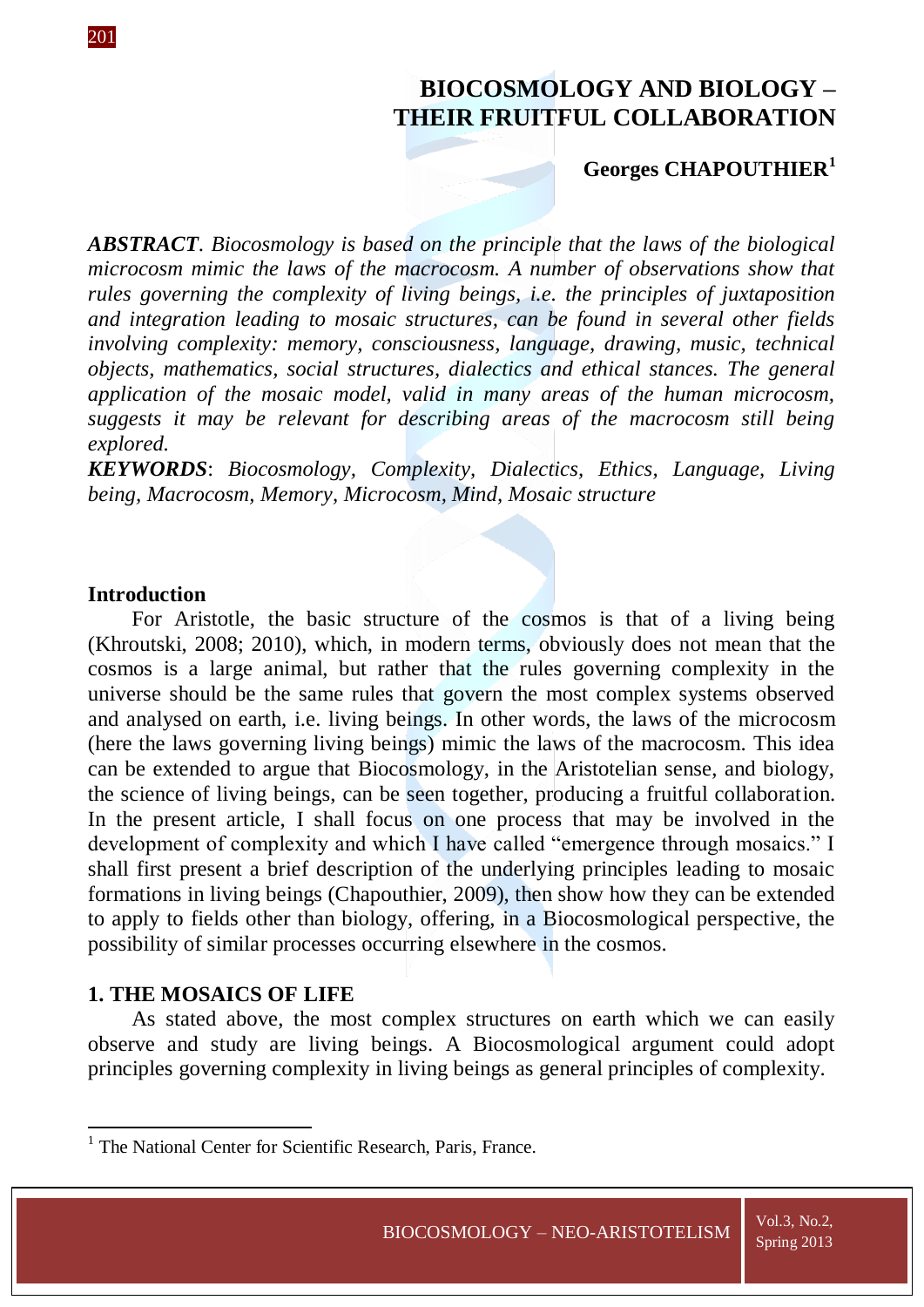In previous publications (Chapouthier, 2001; 2008; 2009), I have argued that two basic principles may lead biological structures to develop complexity: the principle of juxtaposition and the principle of integration. Juxtaposition is the addition of identical entities, (it could be compared to beads forming a necklace); integration modifies the original entities, producing entities at a higher level. In such integrated structures, previously identical entities become units or parts of the new integrated unit (e.g. a necklace of substantially modified beads assembled to form a container.)

Some examples of such processes in living beings will be cited (Chapouthier, 2008; 2009). At the genetic level, there is silent duplication of introns (i.e. juxtaposition) followed by mutations of certain introns, leading to the emergence of new organs. One contemporary biologist (Ohno, 1970) argues that these processes may explain the origin of complex organs, which then survive or do not survive through natural selection. At the anatomical level, the two principles can be observed in unicellular organisms which can develop into juxtaposed organisms such as Gonium, where all juxtaposed cells have the same functions, and then into integrated organisms such as Volvox with different types of cells having different functions. Examples of more complex beings displaying juxtaposed patterns can be seen in colonies of polyps where all the juxtaposed polyps have the same functions, and with integration forming colonies of siphonophores where different types of polyps with different functions coexist. In more complex animals, juxtaposition of metamers can be observed in the earthworm, and integration produces more sophisticated animals such as the butterfly, octopus, rat and, ultimately, the human being. At supraindividual levels, juxtaposition and integration become social, with groups of similar individuals – a crowd – and integration of roles (e.g. colonies of ants and societies of apes).

All integrated levels of living beings, whether cells, polyps, metamers or individuals, still have the basic units at the lower level retaining a certain degree of autonomy, even though they are now part of a whole at a higher level, hence the mosaic model, a mosaic in art being the end result of a combination of individual tiles (tesserae). In biology, the properties at a given level form a whole, while still leaving a relative degree of autonomy to the component parts.

Similar processes of juxtaposition and integration can be seen with organs, including the brain. Elements of the human brain appear as mosaic formations. The embryonic brain is built from five juxtaposed encephalic vesicles which integrate to produce the adult brain. Certain areas of the neocortex also appear to be mosaic formations, with specific areas dedicated to specific functions, e.g. sight, hearing, touch and motor control. The two hemispheres of the brain form a mosaic with only two component parts. In lower vertebrates, the hemispheres are juxtaposed and have similar functions; they become integrated in higher vertebrates with specific functions for each hemisphere, e.g. singing for birds and language for humans. In all these cases, the functioning of the whole does not cancel the autonomy of the component parts.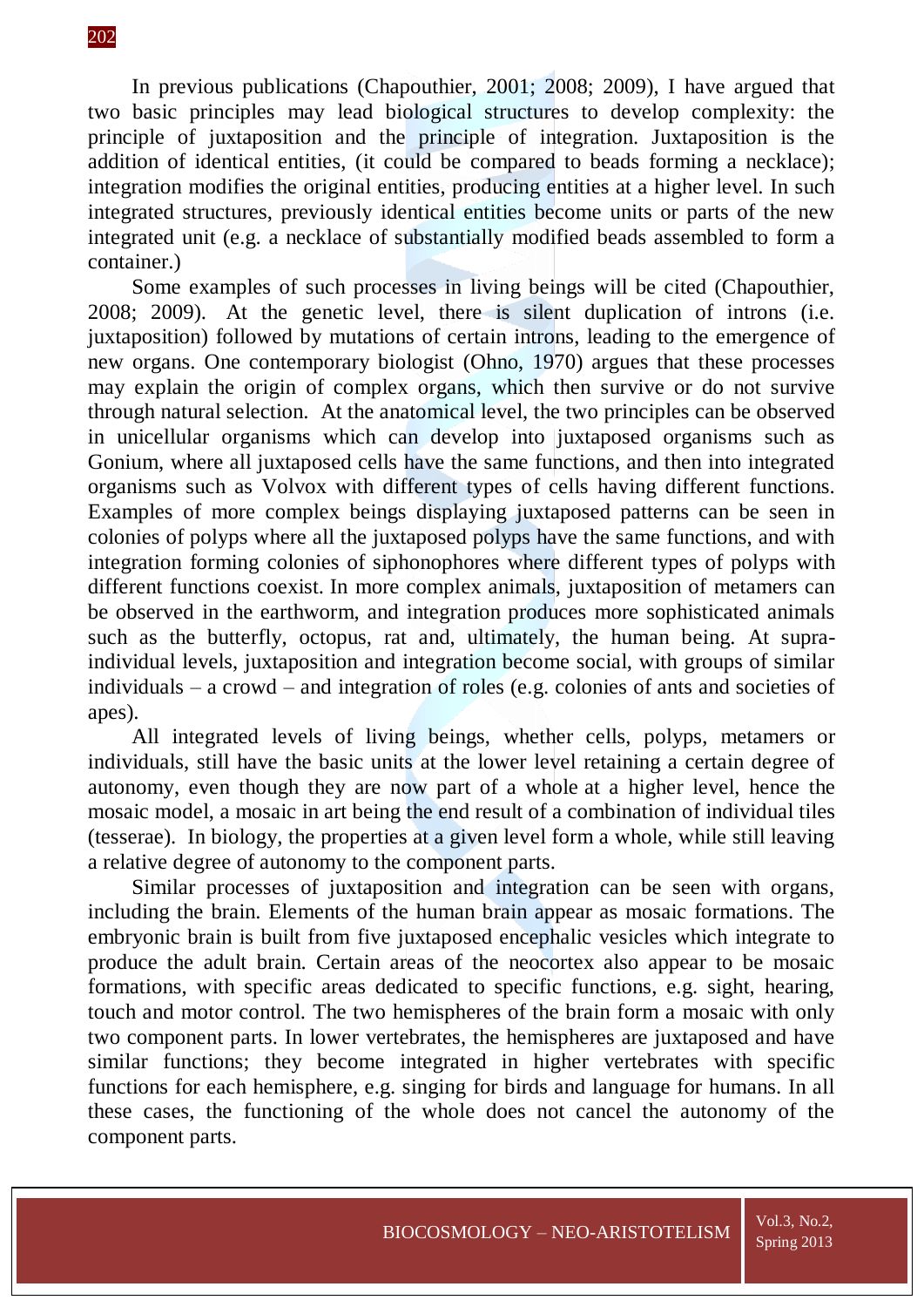## **2. OTHER BIOLOGICAL STANCES**

The biologist Richard E. Michod wrote an eloquent study of complexity in living beings. While there was no reference to my philosophical work on mosaic structures, it is interesting to note that he reached similar conclusions. Michod observed biological evolution via integration (using the term himself)**,** going from simple individuals to individuals at a higher level of complexity. Michod focuses on anatomical complexity, while my own approach is general and speculative. Michod's achievement is to have conducted experimental studies analysing certain molecular processes involved in switches to different levels of complexity (Michod, 1999; 2009), and specifically in the aggregation of cells in the algae Volvox mentioned above.

Research by Stephen M. Modell (Modell, 2006; 2011) first focused on healthcare. Modell argues that with classical Darwinian selection there is further space for "additional laws" explaining the complexity of biological forms: "Surely there must be more than simple randomness at work." Such additional laws could ultimately lead to morphological changes in organisms. Modell refers to my hypothesis of juxtaposition followed by integration leading to mosaic structures, recognising that such "combined processes may be responsible for the emergence of complexity" in the human brain, as well as at different morphological levels in living beings.

The engineer and physiotherapist Moshe Feldenkrais has proposed a wellknown therapeutic method (Beringer, 2010; Feldenkrais, 1994) involving kinaesthetic feelings where the person practising the method learns to feel distinct parts of the body separately. Analysis of the feelings then juxtaposed leads to greater integration of the person's movements.

## **3. AN EPISTEMOLOGICAL REHABILITATION OF ASEXUAL REPRODUCTION**

Living beings have one of two modes of reproduction, sexual and asexual.

Sexual reproduction, the most recent in evolutionary terms "mixes" genes during the stage when the two gametes (paternal and maternal) form the egg-cell. Variations occur at this, the earliest stage of reproduction. Darwinian selection follows with the ability to select those variations which are useful for the survival of the organism. As sexual reproduction produces such variations at an early stage, it is very well suited to selection. In fact, sexual reproduction is the basis for most Darwinian models.

Asexual reproduction produces identical copies of one structure, first doubling to form two similar structures, which eventually separate. Examples of the process can be seen with the growth of biological tissue in organs, plant cuttings, animal polyps and also in human twins. If an event prevents two similar structures from splitting, they remain juxtaposed, and may at a later stage, be subjected to variable phenomena thus producing differences, such variations being subsequent to reproduction.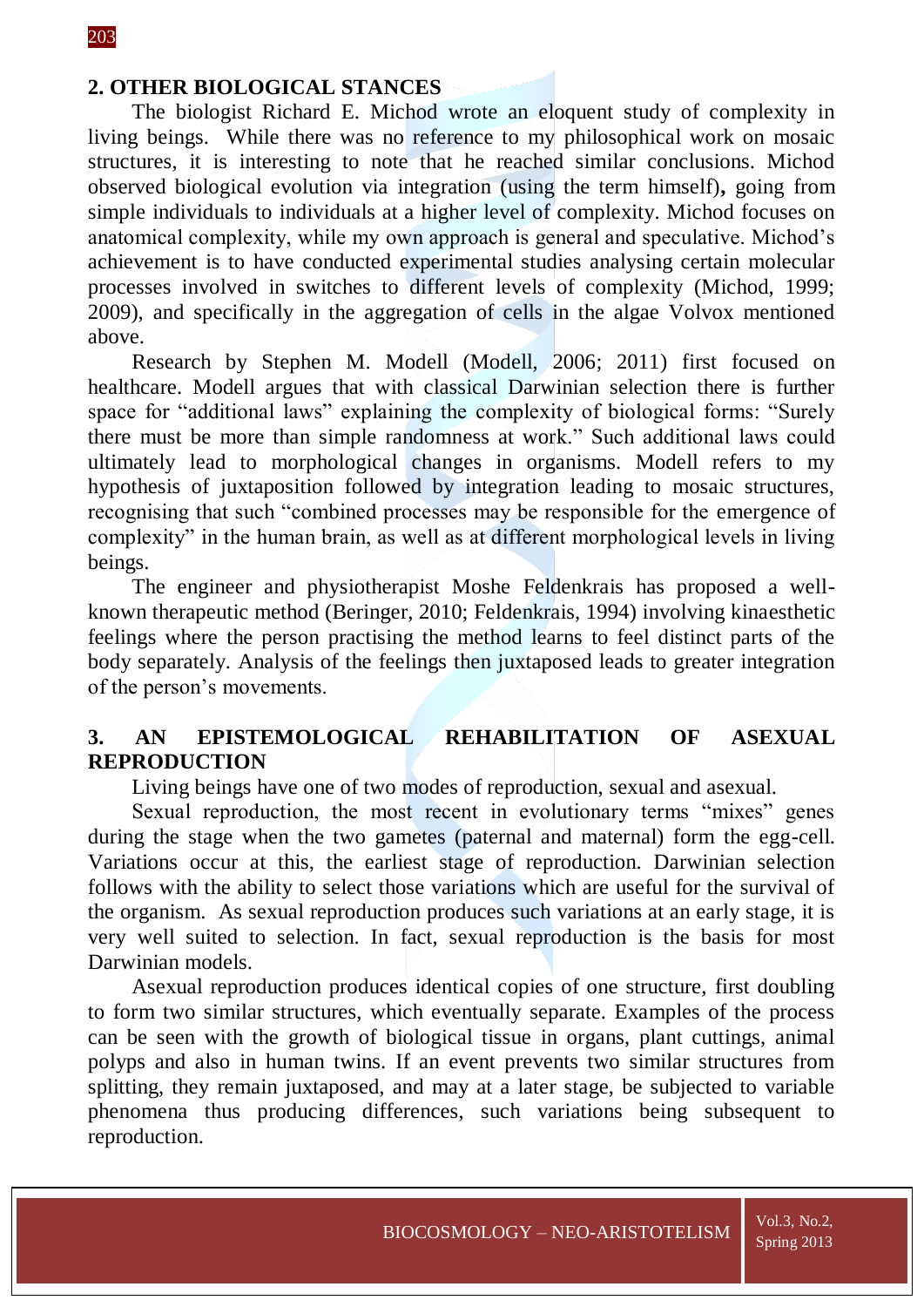Asexual reproduction is ubiquitous in the living world and can produce complexity through the integration of both juxtaposed and non-separated structures as shown above. My thesis of complexity in mosaic formation thus stands as a clear epistemological rehabilitation of the role of asexual reproduction which is only too often overlooked. The argument is that complexity of living beings mainly arises from the non-separation of structures produced through asexual reproduction and from subsequent integration.

This model is obviously compatible with Darwinian stances, which I recognise as important for the understanding of the biological diversity produced through sexual reproduction. The mosaic model, however, is not based on Darwinian principles. My arguments could be compared to the approach of Paulo C. Abrantes (Abrantes, 2011) to Darwinian and non-Darwinian multi-level selection in evolutionary dynamics. Abrantes analyses what he calls "transitions in individuality", i.e. transitions from a simple individual level to a broader level, integrating single entities as part of a greater entity; e.g. switching from an organism to a population. He shows that to reach a higher level, it is necessary to go through lower-level processes of "de-Darwinisation", for once the lower level has become a "part" it is no longer governed by rules of Darwinian selection.

#### **4. MOSAICS OF THE MIND**

The present discussion will not extend to possible relations between the nervous system and the mind. Whichever the philosophical point of view adopted, whether materialist or spiritualistic, it is clear that the brain is involved in the functioning of the mind. What we can show here is that mind processes too can be described using the mosaic model. Several examples will be cited for mind-related functions.

#### **4.1 Memory**

Memory is not a single entity, but a mosaic of different capabilities acquired by our animal ancestors in the course of the evolution of the species (Chapouthier, 2006). Such capabilities include simple memory skills (e.g. habituation to a repeated stimulus, and, when in situations requiring a choice to be made between two options, the tendency to choose the less familiar one), and imprinting in response to a stimulus experienced during infancy. More sophisticated memory skills include those seen with Pavlovian and Skinnerian conditioning. The capabilities ultimately include higher functions such as spatial memory and declarative memory (memory of rules and of episodes experienced in the past). Experimental data provide evidence that certain animals have only the most rudimentary form of memory, whereas higher animals, including humans, have all forms, clearly juxtaposed and weakly integrated.

The mosaic model proves useful when applied to the different types of memory. We shall focus here on what is called "episodic memory", i.e. the memory recalling experiences from the person's own life, including vivid recollections. A number of authors argue that episodic recollections form groups as "packets" or "modules" within a framework providing a weak semantic link, thus making it possible to recall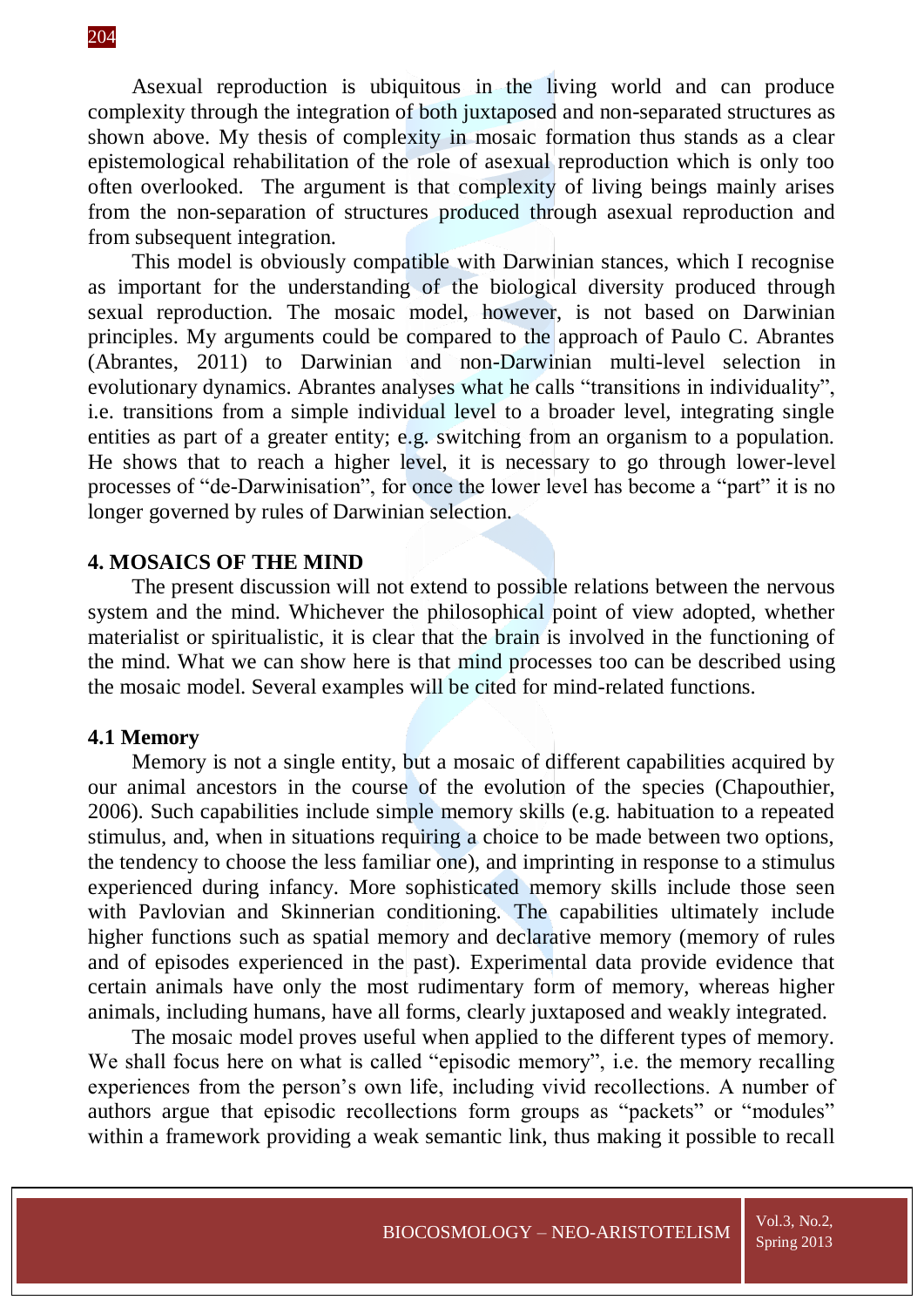places, people, actions and events, linking them together. Within one specific episode remembered, significant details can be identified. For example, I can recall details in my grand-father's orchard: the position of different trees, the green patch of sorrel growing in the middle of the strawberries, and the gravel paths. Then, within such specific details, tiny "micro-details" can be recalled, e.g. a few plums on the first tree, the oval shape and bitter taste of the sorrel leaves and the crunching of gravel underfoot. The memory construction, with sets end subsets, can clearly be expressed in the mosaic model.

Conducting studies in the field of anatomy, Iglóia et al. (Iglóia, Doellerc, Berthoz, Rondi-Reig, and Burgess, 2010) reported on spatial episodic memory in rats, describing the juxtaposition of two different processes occurring in both the right and left hippocampus. Activation of the right hippocampus precedes allocentric spatial representation, whereas activation of the left hippocampus precedes sequential egocentric representation. These results show that, "rather than providing a single common function, the two *hippocampus* provide complementary representations for navigation, (…) both of which likely contribute to different aspects of episodic memory." Here again, we find (anatomic) memory processes juxtaposed and weakly integrated.

## **4.2 Consciousness**

Specialists of consciousness state that human consciousness, though psychologically perceived as a whole, is actually a mosaic of several different states (Delacour, 2001)**.** In normal subjects, the distorted images of the dream state offer a different pattern of consciousness. In split-brain patients, who experienced an accidental rupture of the *corpus callosum* (a structure which normally allows communication between the two brain hemispheres), it is even possible to find two distinct states of consciousness (two decision-making centres), that sometimes even compete.

## **4.3 Language and drawing**.

With Stephane Robert, we conducted an extensive study (Robert and Chapouthier, 2006) aimed at comparing the semantic organisation of language with that of living beings. We found that the mosaic structure is also clearly apparent in language. Linearity in language suggests that semantic units ("words") are sequentially juxtaposed in time, producing, by the end of the sentence, integration conveying meaning. The parallel with living organisms could be extended by arguing that the preliminary stage of both language and a living organism is one where units are simply juxtaposed. This hypothesis was proposed by Talmy Givón (Givón, 1998) who made a distinction between grammatical and pre-grammatical communication. The comparison of the workings of living organisms and of language shows some quite striking similarities in the different processes.

Working in a separate field, the language specialist William S.Y. Wang (University of Hong Kong & University of California at Berkeley), published an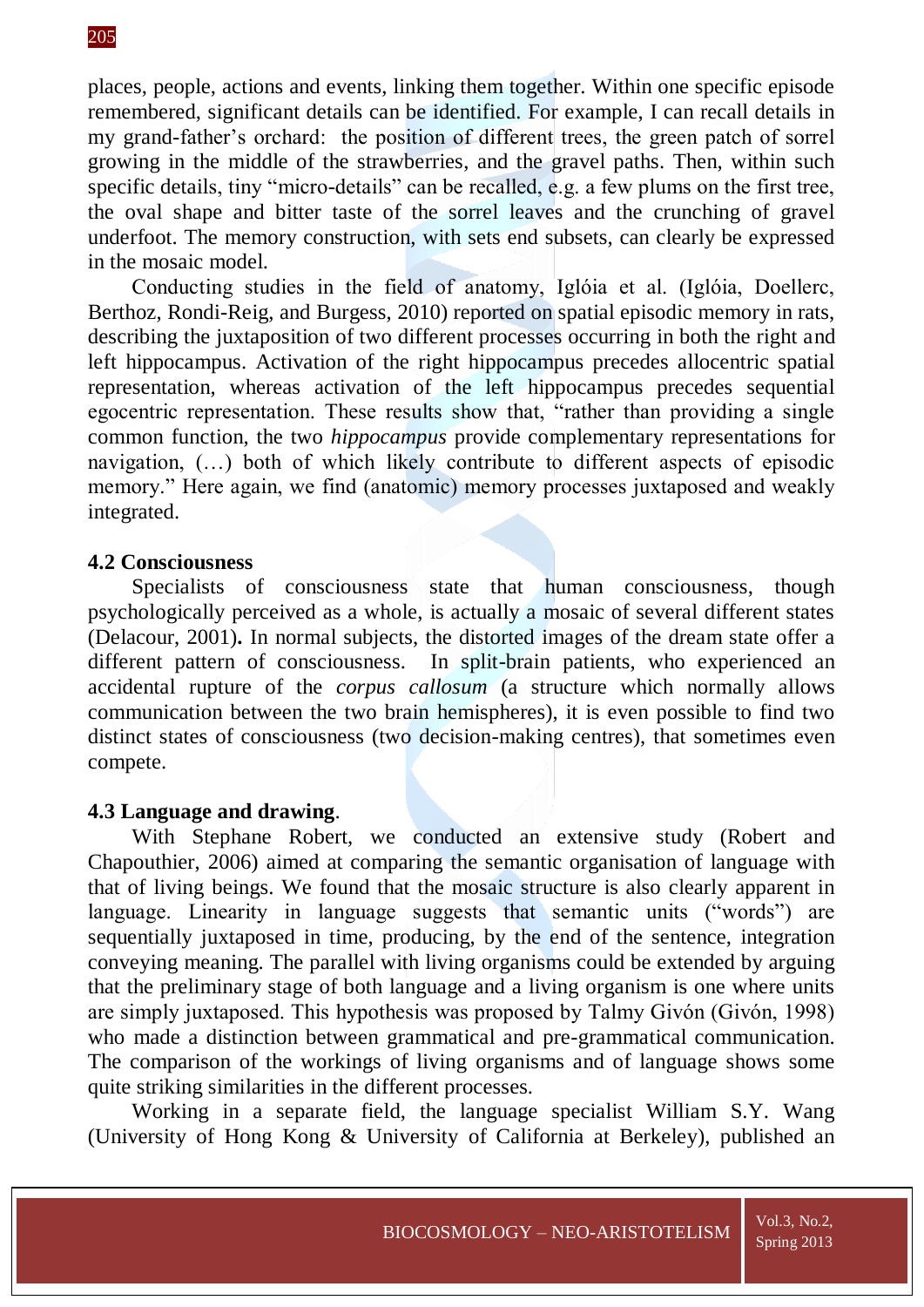article in 2007 with explicit use of the mosaic analogy, referring to the "language mosaic and its biological bases" (Wang, 2007). Wang's analysis focused on the developmental structure of language, describing it as a "multi-layered mosaic" of biological and cultural influences which interact in an age-dependent way, not as the semantic structure of adult language as described in the present article. His point of view is, however, clearly complementary and in line with the argument we presented with Stephane Robert.

Similar approaches can be used with drawing, in particularly in the course of the development of the child's mind (Baldy, 2011). Baldy (personal communication) cited the example that starts with two basic visual signifiers, e.g. circle and line. When a circle and a number of lines are juxtaposed in a certain arrangement, signifiers of a higher order of complexity can be produced: e.g. a radiating shape. Depending on the context, the shape depicted may be interpreted as the sun or part of the human body, e.g. a head with hair, an eye with eyelashes, or a chubby hand with fingers. During childhood, graphic signifiers start off as simple geometric shapes (circles, lines, squares) and tend later to become more specific: an eye drawn as a circle will become almond-shaped and be more like a real eye. Throughout the process, shapes of higher order of complexity become less polysemous.

#### **4.4 Music**.

Marshall Heiser (Queensland Conservatorium of Music, Griffith University, Australia) conducted an in-depth analysis of Brian Wilson's aborted Beach Boys' album *SMiLE* (Heiser, 2012). According to Heiser, "One of the most well documented recording projects in the history of rock music is one that was never actually completed. *SMiLE* was to be the follow-up album to The Beach Boys' first million-selling single *Good Vibrations* (1966)." The project was scrapped after ten months of sessions and approximately fifty hours of tape, but a three-movement symphonic version was eventually released in 2004 as *Brian Wilson presents SMiLE*. Heiser analysed the tapes and concluded that there was clearly a "mosaic structure" to the work, where "emergent forms display characteristics not inherent within their parts." Heiser referred explicitly to our mosaic model and processes of juxtaposition and integration in describing what he called "Brian Wilson's musical mosaic."

#### **4.5 Technical objects**.

As the mosaic model can be used to describe both animal and human minds, it is not surprising that it can also be useful for describing systems based on the functioning of the human mind, i.e. technical objects. The robotics specialist Frederic Kaplan (Chapouthier and Kaplan, 2011) stated that "technical evolution also proceeds by juxtaposition and integration" (p. 17). "A new set is first created by combining elementary technical objects" (p. 17) and this system is poorly integrated. The technical construction then develops as the elements tend to swap and change, creating "a coherent and unified whole" (p. 18). After a certain time for technical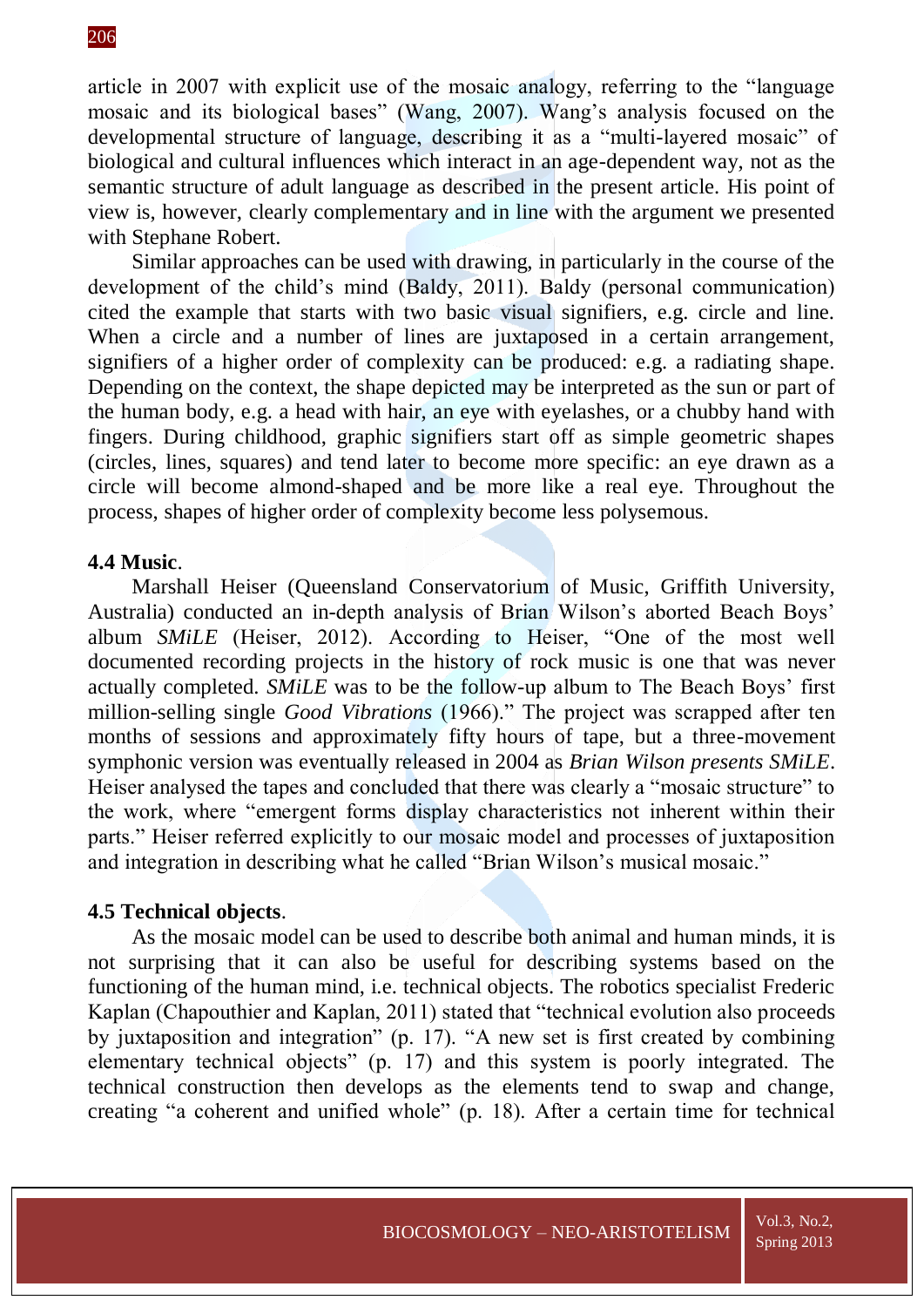development, an object (e.g. a printer, aeroplane, motor car or computer) is more highly integrated than it was when first designed.

## **5. MATHEMATICS AND INFORMATION THEORY**

To date, no full-scale mathematical expression of our mosaic model has been devised, but Demongeot and his fellow researchers (Tonnelier, Meignen, Bosch, Demongeot, 1999; Ben Amor, Glade, Lobos, and Demongeot, 2010; Ben Hamor, Glade, and Demongeot, 2010) working in the field of neural networks and memory used a mathematical approach to analyse mnesic evocation through the action of "populations of coupled neuronal oscillators (that) can dynamically store information in the form of a periodic attractor of large dimension" (Ben Hamor et al., 2010). These coupled neuronal oscillators, inducing bio-electric synchronization/desynchronization phenomena described by the authors can be seen as a juxtaposition of two parallel structures of the same level of complexity, ultimately leading to mnesic evocation, which can be seen as the integration of the basic phenomena.

In the field of information theory, Ugolev and Ivashkin (Ugolev and Ivashkin, 1992) proposed a theory of elementary functional blocks where "complex functions could be reached due to the recombination and transposition of a large though limited set of molecular machines realizing elementary biological operations." The theory of Ugolev and Ivashkin could be interpreted as an extension of the juxtapositionintegration model applied to information processing.

#### **6. SOCIAL STRUCTURES**

In anthropology and in sociology a number of approaches are clearly developed on a Biocosmological basis and include mosaic features. Guja (Guja, 2008) proposed an informational anthropology where "a human being as the system/interface may be considered a fundamental component of her/his human society and the nature/cosmos system as well, just like a hydrogen atom is the elementary constituent of matter under the material form" (p. 5). Sorokin (Sorokin, 1965) called for a "new sociology" able to reconcile mutually exclusive or contradictory theories. Sorokin's argument is that "sound parts can be unified and incorporated into a more multidimensional and more adequate integral theory… (an) integral sociology to come", presenting another view with a relationship that could exist between the component parts and the whole.

A clear example of social mosaics can be found with games and playing, and specifically for human beings, as reported by authors observing human behaviour to be juvenile and playful (Chapouthier, 2009; Morris, 1967; Tinland, 1977). Here we shall quote a book on rugby written (in French) by Christophe Schaeffer: *Le Rugby expliqué à mon fils ou l'art de rester lié* [Rugby explained to my son or the art of bonding) (Schaeffer, 2012). While the book obviously has no specific reference to the mosaic model, the overall argument could be presented in terms of mosaic structures. Schaeffer notes that a rugby match needs harmonious integration of all players and compares the team to the parts of a house, the house being as big as the world (p. 61), with the component elements spatially juxtaposed and functionally integrated, from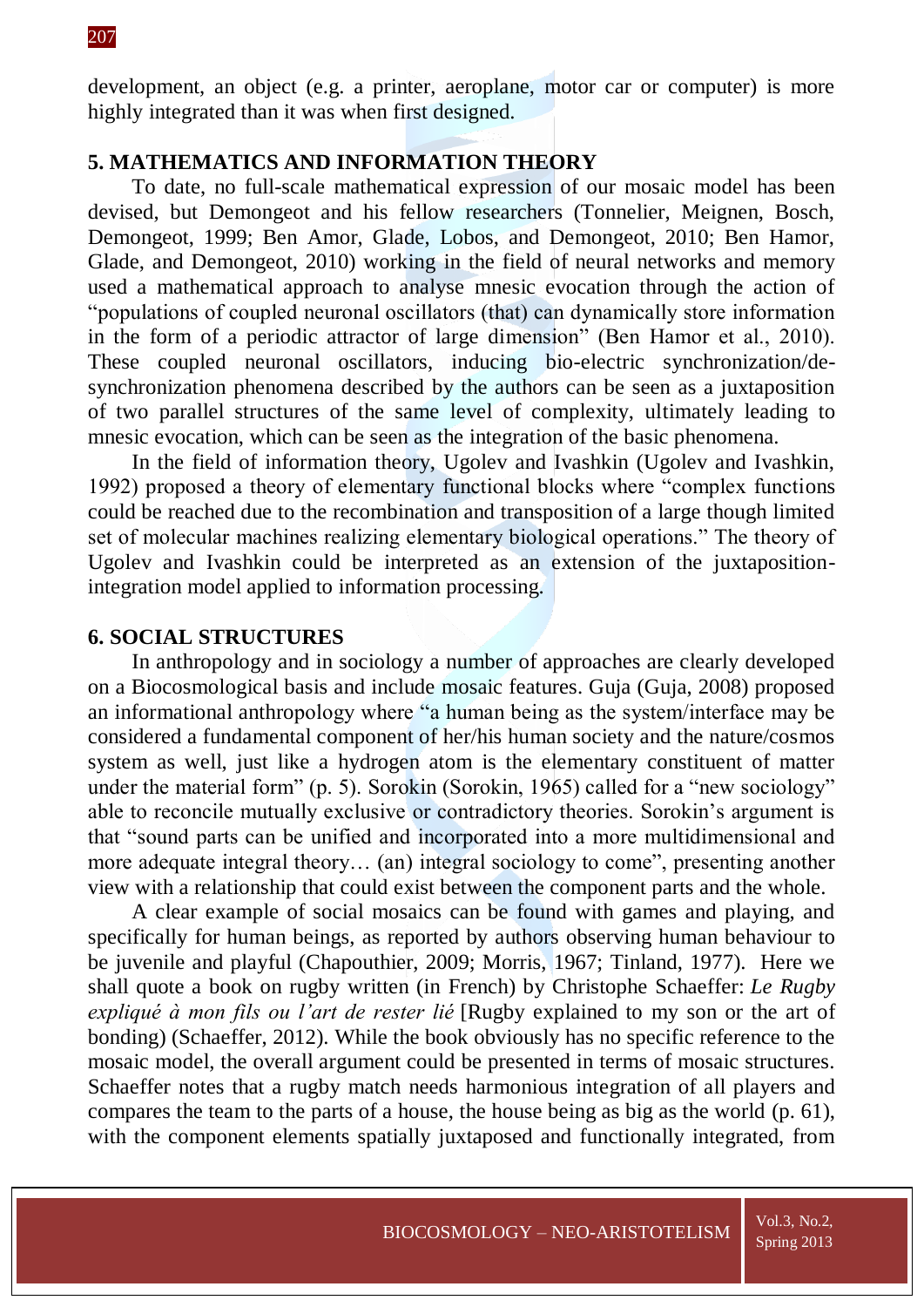the foundations – the forwards – to the draughts of air rushing through – the wings. Every member of the team must make a distinctive contribution and provide what is required of him (p. 40). At the level of the tesserae comprising the mosaic, the difference is what makes teamwork so productive, whether in society or a rugby team (p. 41). "The difference between people is creative of life and joy" (p. 108). Teamwork is what is being celebrated, and no matter what happens, through bonding the individuals remain together (p. 109).

At a more philosophical or social level, I wish to cite the theses of the Japanese philosopher Naoshi Yamawaki (Yamawaki, 2009). Yamawaki's objective was to define social rules applying to trans-national public ethics. He observed that such rules cannot be determined by either local or global considerations and coined the term "glocal" to describe the "correlation between the global character of the problems and the culturally and historically defined locality where each human being lives", the correlation being interdependent. Here the dialectics of the whole and the parts, in the context of human civilisation, provides an excellent example of integration between different levels of complexity and is well suited to the mosaic model.

## **7. DIALECTICS**

The dialectics of the whole and the parts leads to the original concept of dialectics, dating back to ancient Greek philosophers and developed in its modern form by Hegel, applying it to the mind, and by Engels and Marx applying it to the realm of material events (dialectical materialism). The concept of dialectics is based on a series of contradictions between two opposing processes (thesis/antithesis), thesis and antithesis being at the same logical level (Hegel) or material level (Engels). The contradiction is then solved or overcome (synthesis); in other words there is integration of the two opposing processes, those processes being the parts, while the synthesis becomes the whole in the mosaic model.

## **8. ETHICAL STANCES**

In the field of ethics, the French philosopher Vanessa Nurock (Nurock, 2011) has argued that ethics can be seen as a construction of three juxtaposed processes: agentive empathy (putting oneself in the position of another being), emotional empathy (simulating the feelings of another being) and situational empathy (understanding the cognitive situation of another being's life and behaviour, also known as the Theory of Mind). Integration of the first two processes could produce a basic concept of ethics, while full integration of all three processes could produce a full dimension of human ethics. In certain human disorders, some processes may be absent: autism might involve a deficit in situational empathy, while certain psychopathic disorders could involve a deficit in agentive and emotional empathy. When using the mosaic model, further (sub)levels could be added. For example (Nurock, 2012), the first agentive level may be the initial result of two or more units being juxtaposed: the sense of what the right action is (putting oneself in the place of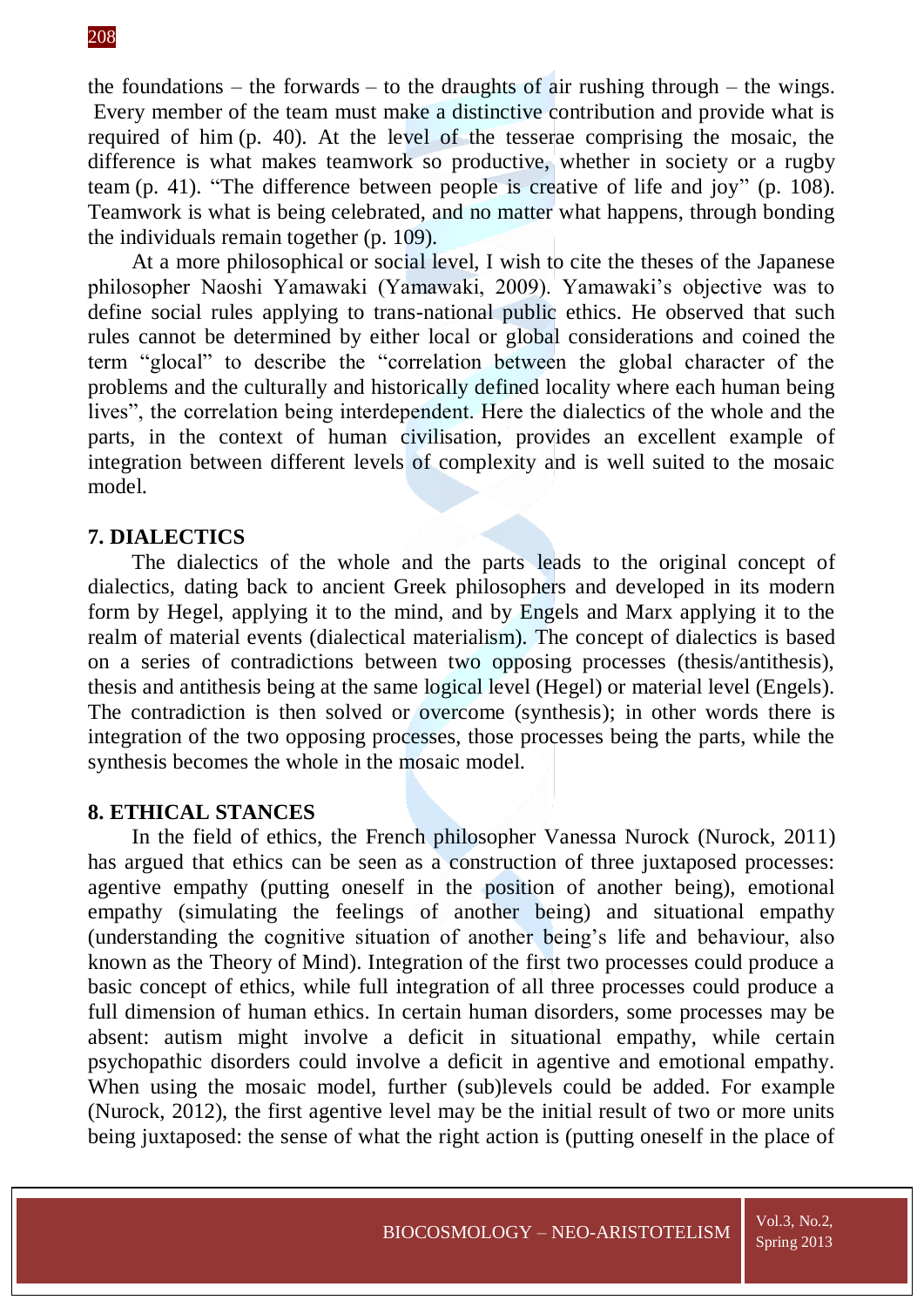the other person and considering the other person's well-being) and the sense of justice (putting oneself in the place of the other person with consideration for cooperation and/or reciprocal actions). Looking beyond the cognitive architecture of morals to see the practical applications, Corine Pelluchon (Pelluchon, 2011) endeavoured to integrate three separate and juxtaposed moral stances: human ethics, animal welfare ethics and environmental ethics, proposing "vulnerability ethics" whereby human beings have a clear a moral responsibility towards all other beings, including non-human species and ecosystems. This is mosaic integration of conventionally juxtaposed moral duties.

## **Conclusion**

In the present article, I have presented examples showing the rules governing the complexity of living beings according to the principles of juxtaposition and integration and leading to mosaic structures. This has been seen in a range of fields involving complexity: memory, consciousness, language, drawing, music, technical objects, mathematics, social structures, dialectics and ethical stances. No analysis has been presented on the functioning of stellar bodies, an area where contributions from astrophysicists would be invaluable. The fact that the mosaic model can already be applied to a range of different fields may suggest that a model valid in so many areas of our microcosm could be a relevant tool for describing areas of the macrocosm needing to be studied. A biological stance could thus lead onto a Biocosmological approach and prove to be a fruitful collaboration for both Biocosmology and biology.

#### **References**

- Abrantes, P. C. (2011). Culture and transitions in individuality. *In* L. H. M. L. Dutra, A. (Ed.), *Temas de Filosofia do Conhecimento*, Vol. 11, pp. 395– 408. NEL/UFSC, Florianópolis.
- Baldy, R. (2011). *Fais-moi un beau dessin*. In Press éditeur, Paris.
- Ben Amor, H., Glade, N., Lobos, C. and Demongeot, J. (2010). The isochronal fibration: characterization and implication in biology. *Acta Biotheoretica* 58, 121–142.
- Ben Hamor, H., Glade, N., and Demongeot, J. (2010). Mnesic Evocation: An isochron-based analysis., *IEEE Proceedings*, pp. 745–750, Piscataway.
- Beringer, E. (2010). *Embodied Wisdom: The Collected Papers of Moshe Feldenkrais*. North Atlantic Books, Nea York.
- Chapouthier, G. (2001). *L'homme, ce singe en mosaïque*. Odile Jacob, Paris.
- Chapouthier, G. (2006). *Biologie de la mémoire*. Odile Jacob, Paris.
- Chapouthier, G. (2008). The Biocosmology of Konstantin S. Khroutski: A Philosopher's Reflections on Biology. *Eubios Journal of Asian and International Bioethics* 18(6), 168–170.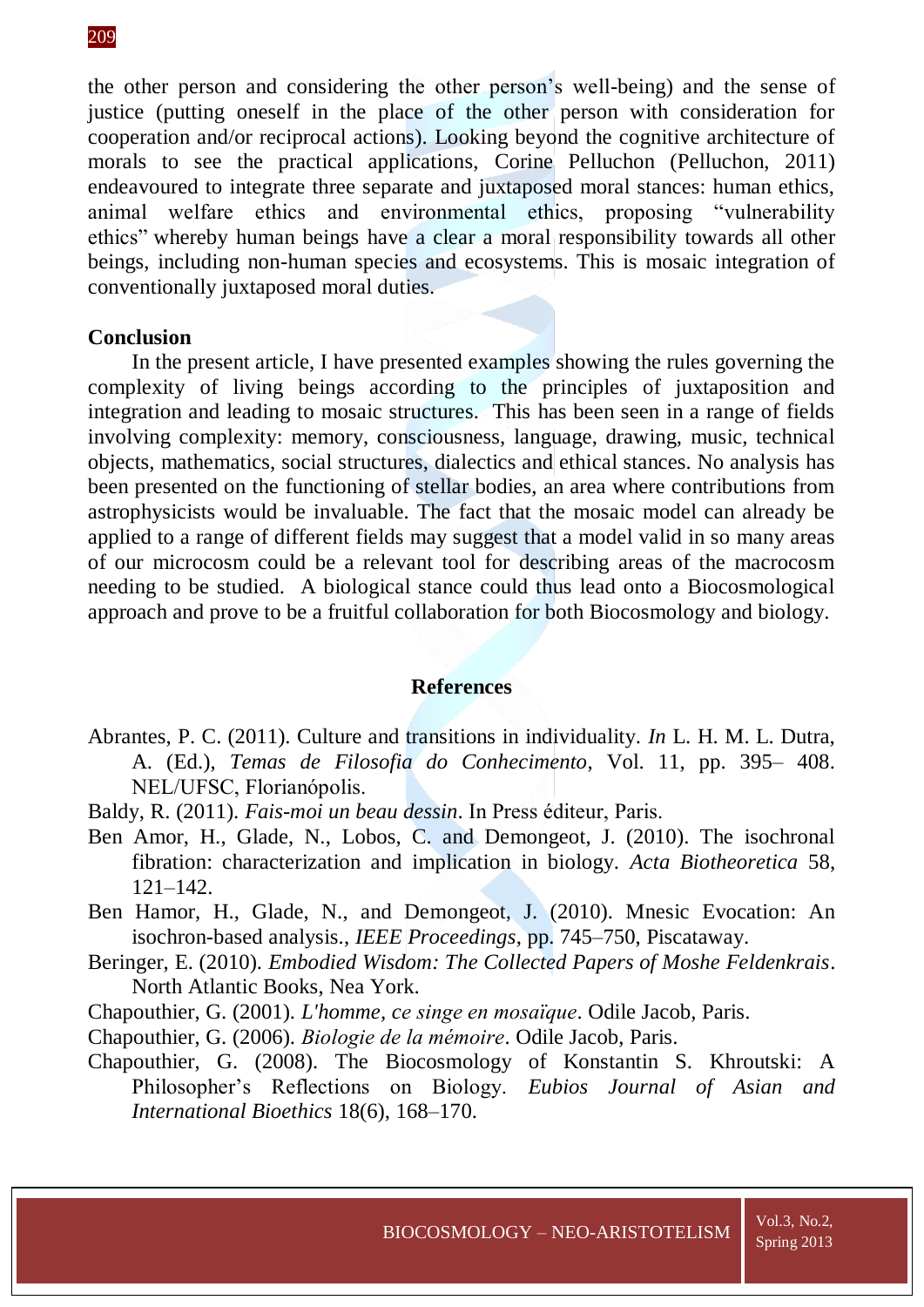- Chapouthier, G. (2009). *Kant et le chimpanzé – Essai sur l'être humain, la morale et l'art*. Belin-Pour la Science, Paris.
- Chapouthier, G. (2009). Mosaic structures, a working hypothesis for the complexity of living organisms. *E–Logos (Electronic Journal for Philosophy)* 17, [http://nb.vse.cz/kfil/elogos/biocosmology/chapouthier09.pd.](http://nb.vse.cz/kfil/elogos/biocosmology/chapouthier09.pd)
- Chapouthier, G., and Kaplan, F. (2011). *L'homme, l'animal et la machine, perpétuelles redéfinitions*. CNRS Editions, Paris.
- Delacour, J. (2001). *Consience et cerveau, le nouvelle frontière des neurosciences*. De Boeck, Bruxelles.
- Feldenkrais, M. (1994). *Body Awareness As Healing Therapy: The Case of Nora*. North Atlantic Books, New York.
- Givón, T. (1998). The Functional Approach to Grammar. *In* M. Tomasello (Ed.), *The new psychology of language*. Erlbaum, London.
- Guja, C. (2008). Biocosmology and Informational Anthropology: Some Common Aspects. *E–Logos: Electronic Journal for Philosophy*, 1–12. [http://nb.vse.cz/kfil/elogos/biocosmology/guja08.pdf.](http://nb.vse.cz/kfil/elogos/biocosmology/guja08.pdf)
- Heiser, M. (2012). SMiLE: Brian Wilson's Musical Mosaic. *Journal on the Art of Record Production (online)* 7.
- Iglóia, K., Doellerc, C., Berthoz, A., Rondi-Reig, L., and Burgess, N. (2010). Lateralized human hippocampal activity predicts navigation based on sequence or place memory. *PNAS* 107 (32), 14466–71.
- Khroutski, K. (2008). Biocosmology, Rehabilitating Aristotle's Realistic Organicism and Recommencing Russian Universal Cosmism: Response to Arthur Saniotis. *Eubios Journal of Asian and International Bioethics,* 18, 98–105.
- Khroutski, K. (2010). All-embracing (triune) medicine of the individual health: a Biocosmological perspective. *Journal of Future Studies* 14(4), 65–84.
- Michod, R. E. (1999). *Darwinian Dynamics – Evolutionary Transitions in Fitness and Individuality*. Princeton University Press, Princeton.
- Michod, R. E. (2009). Socialité et sexe: Coopération et conflit: des molécules aux sociétés. *In* A. Civard-Racinais and P. H. Gouyon (Eds.), *Aux origines du sexe*. Fayard, Paris.
- Modell, S. M. (2006). The Two Arrows of Efficiency: A Commentary on Konstantin S. Khroutski's "BioCosmology – Science of the Universal Future." *E–Logos: Electronic Journal for Philosophy,* 1–10.
- Modell, S. M. (2011). Taking Biological Form to the Next Level: Synthesis as a Dimensional Process in the Biocosmology of Life. *Biocosmology – Neo-Aristotelism* 1(2/3; Spring/Summer 2011): 274–92. URL: *<http://en.biocosmology.ru/electronic-journal-biocosmology---neo-aristotelism>*

Morris, D. (1967). *The naked ape*. Jonathan Cape, London.

Nurock, V. (2011). *Sommes-nous naturellement moraux?* Presses Universitaires de France, Paris.